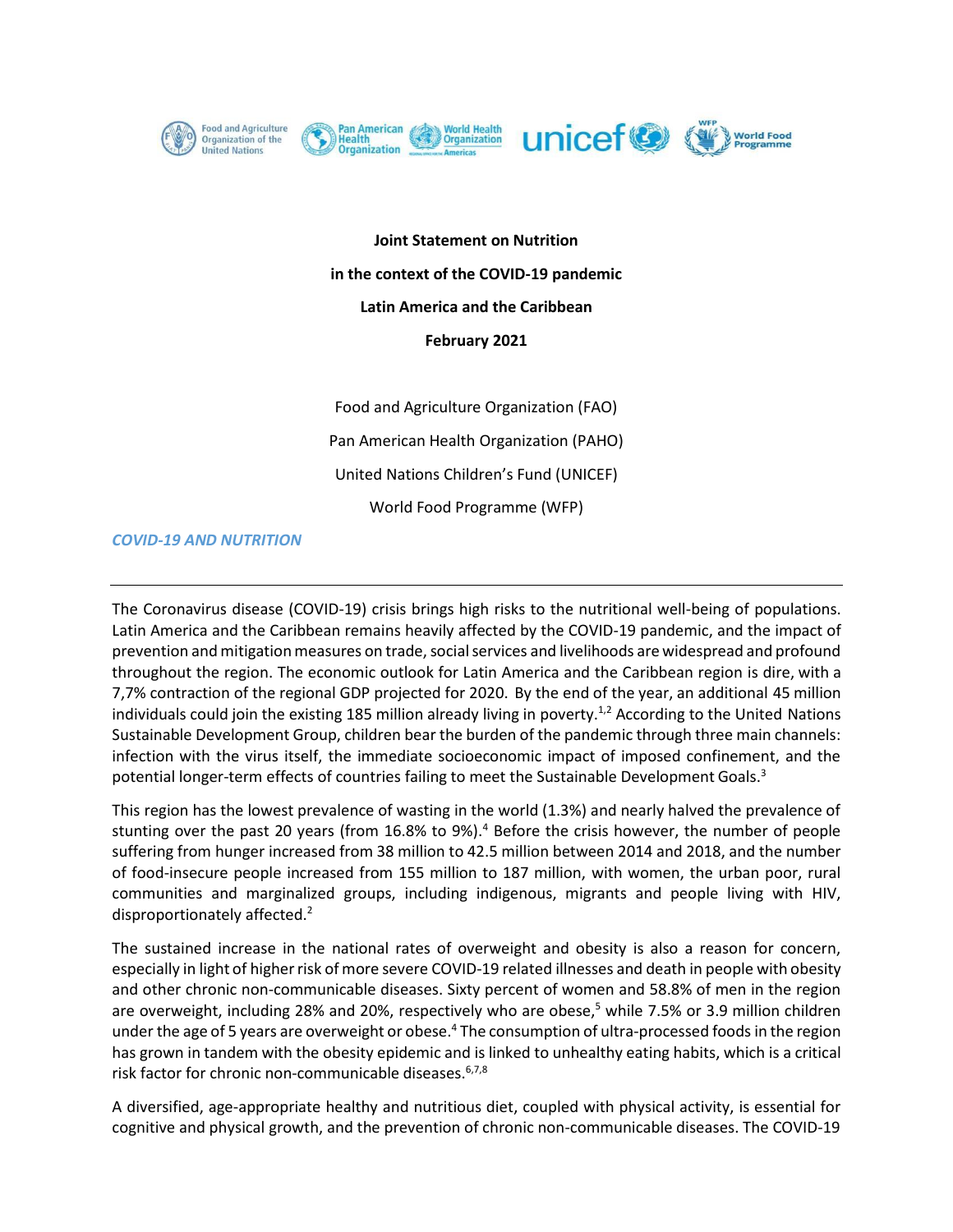

crisis threatens to impact all components of the food system: i) the food supply chain; ii) food environment and, iii) consumer behaviours. Movement restrictions and tariffs limit the flow of goods within and between countries. Labour shortages limit food production and processing. Physical and economic access to quality food may be constrained, food consumption patterns may change towards less diversified diets, and higher consumption of pre-packaged processed or ultra-processed foods.

Young children under the age of five and pregnant and lactating women and girls are expected to be the most nutritionally affected by the crisis. Breastfeeding which provides children with the best start in life, is being threatened in many countries of the world, by misguided hospital practices and the promotion of breastmilk substitutes in contravention of the International Code of Marketing of Breastmilk substitutes.<sup>9</sup>

Near 141 million children have been out of school temporarily<sup>10</sup> and millions remain out of schools while schools reopen slowly. For many, school meals may be the only meal they consume in a day. School closures add an economic burden on families and disproportionally increase the workload of girls and women in the form of additional domestic responsibilities and, in the case of girls, care for younger siblings and household chores at the expense of learning.<sup>11</sup> Whenever schools reopen, there is an opportunity to strengthen policies for the delivery of a comprehensive package of health and nutrition interventions, including school meals. The United Nations Educational, Scientific, and Cultural Organization (UNESCO), UNICEF, the World Bank and WFP recently adopted a framework for reopening schools<sup>[12](https://docs.wfp.org/api/documents/WFP-0000115123/download/?_ga=2.188436012.560190026.1590637221-896099814.1551660541)</sup> that can guide governments and partners.

Many countries in the region have swiftly initiated large scale social assistance programs to mitigate the already profound effects of the crisis, primarily in the form of emergency cash transfers, food baskets, and take-home food kits. These measures aim to address immediate needs but are often not tailored to tackle a prolonged nutritional crisis or to contribute to a balanced diet. This crisis will have long-lasting effects on social norms, gender dynamics, poverty, food security, and nutrition.

FAO, PAHO/WHO, UNICEF and WFP call upon all governments, civil society organizations, and the donor community to protect and prioritize the nutritional status of all individuals. Pregnant and lactating women and girls, children and vulnerable and marginalized groups must be prioritized to ensure that the ongoing health and economic crisis does not lead to a food and nutrition crisis.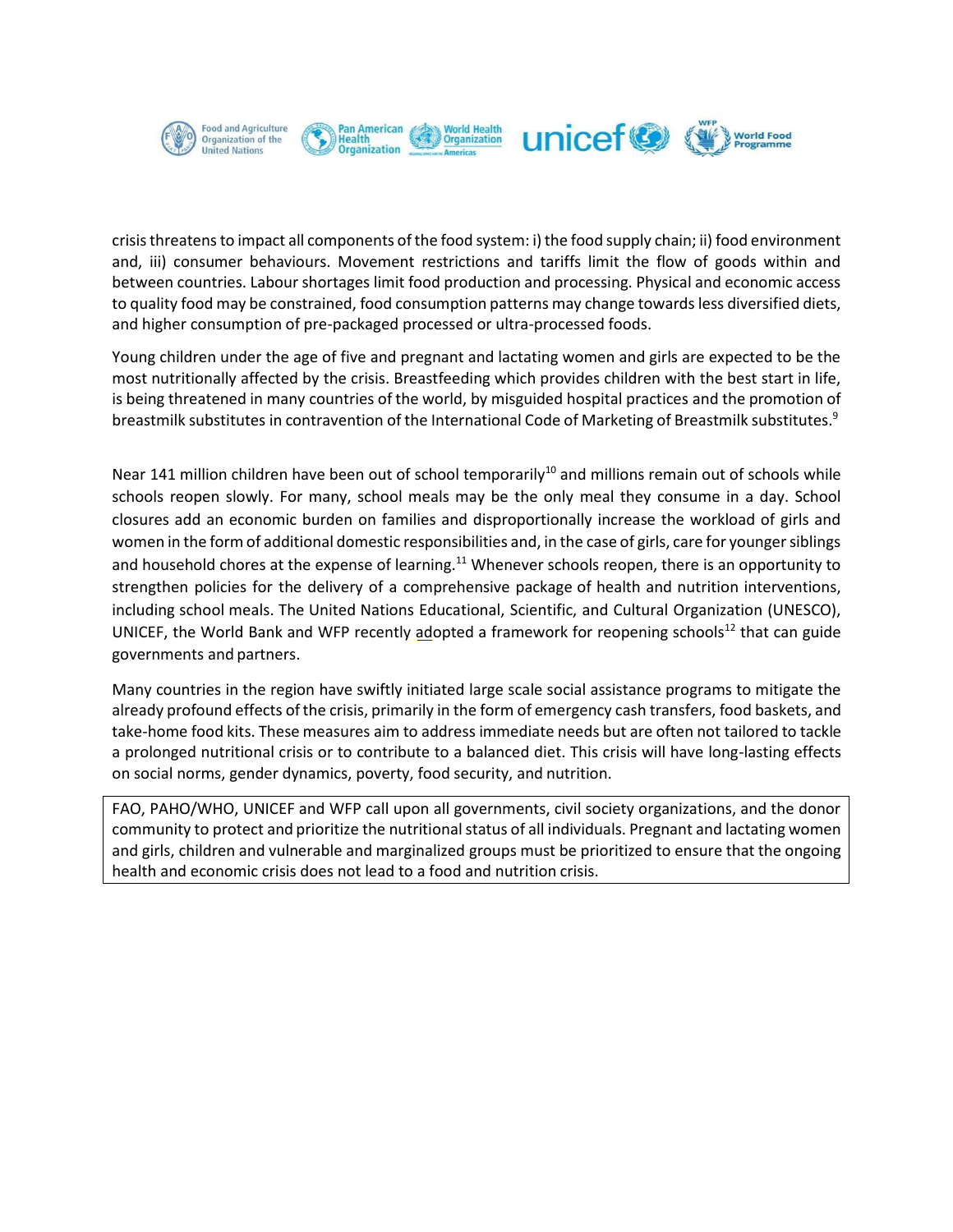

## *CORE RECOMMENDED ACTIONS:*

#### **1. Ensure availability of and access to nutritious foods, promote sustainable food production**

Disruptions in the movement of foodstuffs must be safeguarded to ensure a smooth functioning of supply chains in the face of the crisis and deliberate actions must be taken to increase the resilience and sustainability of food systems so that they can support food security and nutrition. Key actionsinclude:

- Promote local food production and the purchase of locally produced food;
- Facilitate smallholders'—both women and men equitably— access to markets, including institutional markets such as national school meals programs and other food-based safety nets;
- Strive to reduce domestic and international barriers to food trade such as taxes and tariffs.

Support to vulnerable household access to nutritious food is essential. Public policies must support access to nutritious foods and physical environments to enable populations to adopt healthy diets and to be physically active.<sup>6,7,13</sup> This support can be provided through:

- Restrictions to the marketing of unhealthy food, while promoting front-of-pack labelling and fiscal policies;
- Safeguarding economic access to healthy diets for the more disadvantaged through social protection programs, schools, and early child development centers;
- Promoting the production, supply and provision of fresh, natural and minimally processed foods; and
- Including fortified staple food and age-appropriate fortified complementary food for children, low in fats, sugars and salt, in food-based safety nets, where needed.
- **2. Ensure the continuity of essential nutrition and early child development services,** specifically for pregnant and lactating women and girls and children under five years of age:
	- Encourage and support mothers to initiate and continue breastfeeding regardless of their COVID-19 infection status, following WHO recommendations;<sup>14</sup>
	- Enforce full adherence to the International Code for the Marketing of Breastmilk Substitutes and subsequent World Health Assembly (WHA) resolutions (including WHA 69.9 on ending the inappropriate promotion of food for infants and young children) at all times and in all contexts. Donations of breastmilk substitutes, teats and bottles, should not be sought nor accepted. Where breastmilk substitutes are used, they should be purchased, distributed and used according to strict criteria;<sup>15</sup>
	- Continue and strengthen counselling and support for age-appropriate and safe complementary foods and feeding practices for children as a critical component of nutrition services for mothers and caregivers. When physical distancing and movement restrictions hamper the delivery of counselling and support, alternatives should be sought, including telephone, websites, social media, and mobile applications; and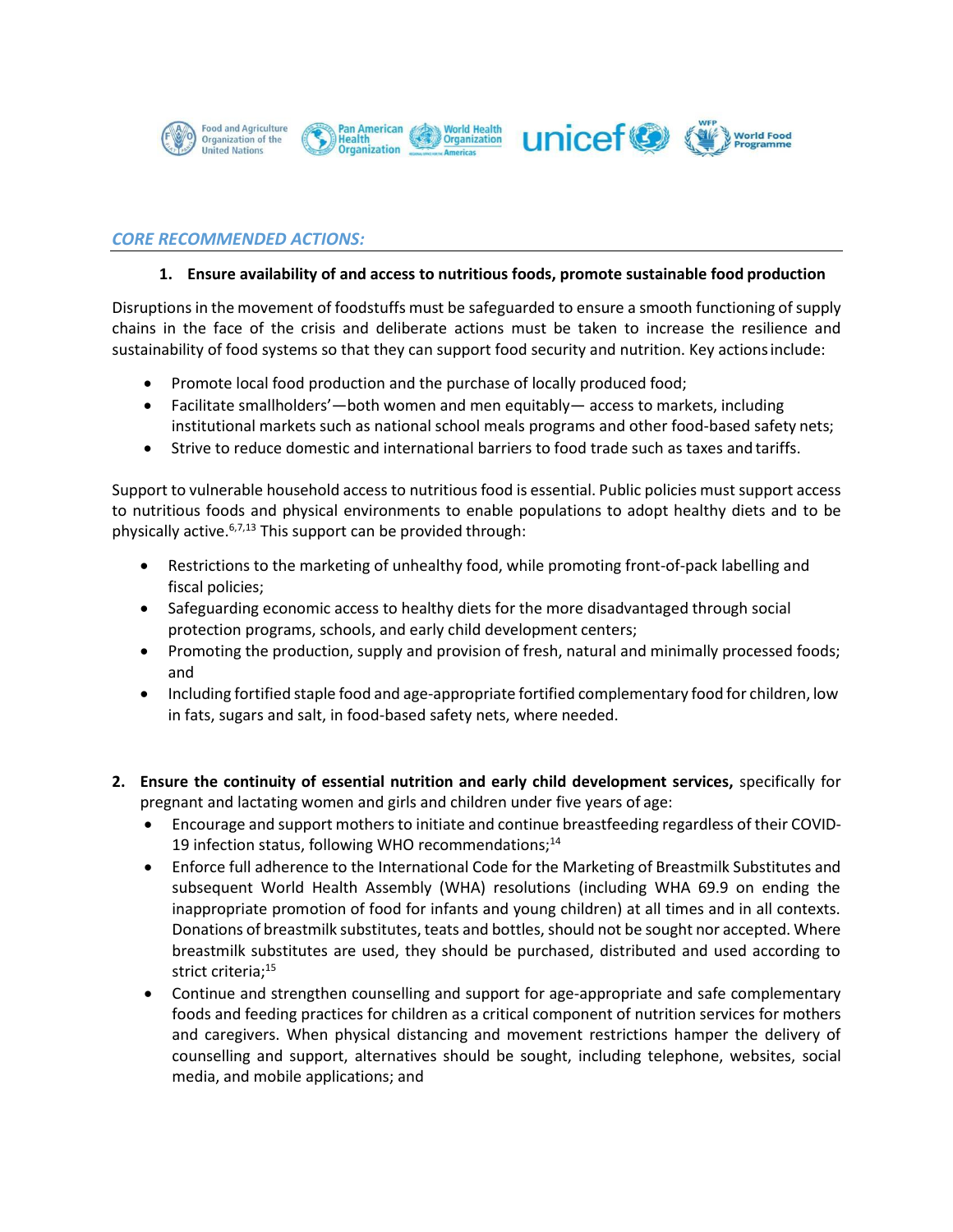

• Guarantee timely services, including those at the community level, for the early detection, referral and treatment of wasting in children and the delivery of essential nutrition services (growth/weight gain monitoring and nutrition counselling, micronutrient supplementation where relevant for children and/or pregnant women and girls), when the health system is not able to do so.

## **3. Invest in social protection systems and programs that are gender, age and nutrition-sensitive,** with particular attention to nutritionally vulnerable groups

Social assistance in the form of cash or food transfersis essential to protect vulnerable households' access to quality food and other critical needs. However, attention needs to be paid to the design, adaptation, and implementation of these transfers to maximize their nutrition impact. These programmes must:

- Have explicit nutrition objectives and measurable nutrition indicators;
- Target nutritionally vulnerable populations(pregnant and lactating women and girls, families with children under the age of 5 years, rural poor or food-insecure families, migrants) and reach them with the appropriate instruments;
- Ensure that transfer values consider the cost of healthy diets and other essential needs, and/or that food kits or food baskets are designed to meet both nutrient needs and energy needs, preventing all forms of malnutrition (e.g. include micronutrient-dense foods, age-appropriate food for children, and avoid products high in sugars, fats and/or sodium);
- Favour local agricultural production, leveraging food systems that can contribute to social inclusion and nutrition, leverage local economies and solidarity and protect the natural resources, cultural heritages and the environment;
- Be gender-sensitive by promoting men and boys' engagement in nutrition and food security, as well as promoting sharing non-paid care and domestic work to ensure an equitable distribution among family members;
- Remove access constraints to other vulnerable groups, such as migrants, informal workers, internally displaced people, refugees and people living with HIV;
- Promote the consumption of healthy diets, including fresh locally produced foods; and
- Encourage physical distancing practices, health, and hygiene measures to prevent the transmission of COVID-19.
- **4. Reshape school nutrition and health services in providing healthy meals**, as well as integrating healthy diets into the school environment, nutrition education, and the learning and development objectives of school children**.**

There is a responsibility to strengthen policy in order to provide an integrated package of health and nutrition services at schools $16$ . Key actions include:

• Provide basic health (vaccination, deworming, oral health, reproductive health, micronutrient supplementation) and nutrition services (growth monitoring, counselling);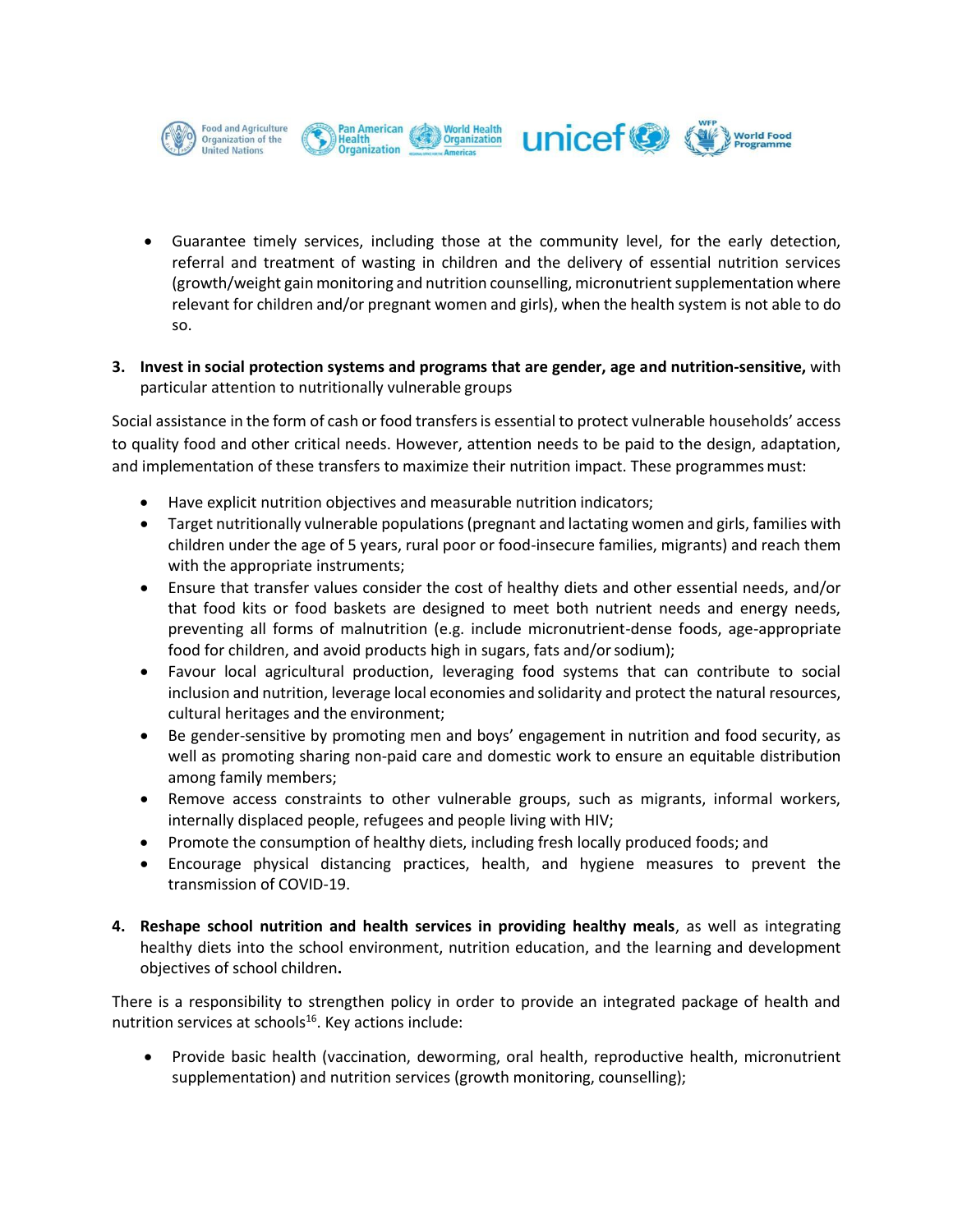

- Prepare healthy school meals, made of fresh, nutritious foods, sourced locally from family farmers;
- Strengthen food and nutrition education, and promote school gardens as part of basic learning objectives;
- Develop transformative approaches that use social and behaviour change communication to promote healthy lifestyles;
- Enhance social cohesion, promote equitable share of non-paid care work, and address the risk of gender-based violence;
- Ensure regular physical activity as part of a healthy lifestyle;
- Prohibit the sale or promotion of ultra-processed food and sugar-sweetened beverages inside and around schools;
- Ensure that safe drinking water is widely available free of cost; and
- Promote safe distancing and ensure continued accessto safe water and soap to guarantee proper hygiene practices in the face of COVID-19.

# **5. Invest in nutrition surveillance and monitoring, early warning and information systems for timely and evidence-based decision making**

Understanding who is affected, where, and how is essential. Data collection efforts must include:

- Nutrition indicators: prevalence of acute malnutrition in children under the age of 5 years, prevalence of stunting, prevalence of overweight and obesity;
- Market indicators: functionality, food prices and food availability (including whole fresh fruit and vegetables), changes in food consumption patterns, affordability of nutritiousfood;
- Socio economic indicators: deprivation/poverty, loss of income, access to health, education and assistance; and
- Gender indicators: disaggregated data by age, sex and socio-economic status to understand the impact of gender dynamics and social determinants on nutrition.

Remote data collection, such as web-surveys or phone interviews, provide a viable alternative to traditional data collection methods for use in the COVID-19 context, where the necessary infrastructure and access exist.